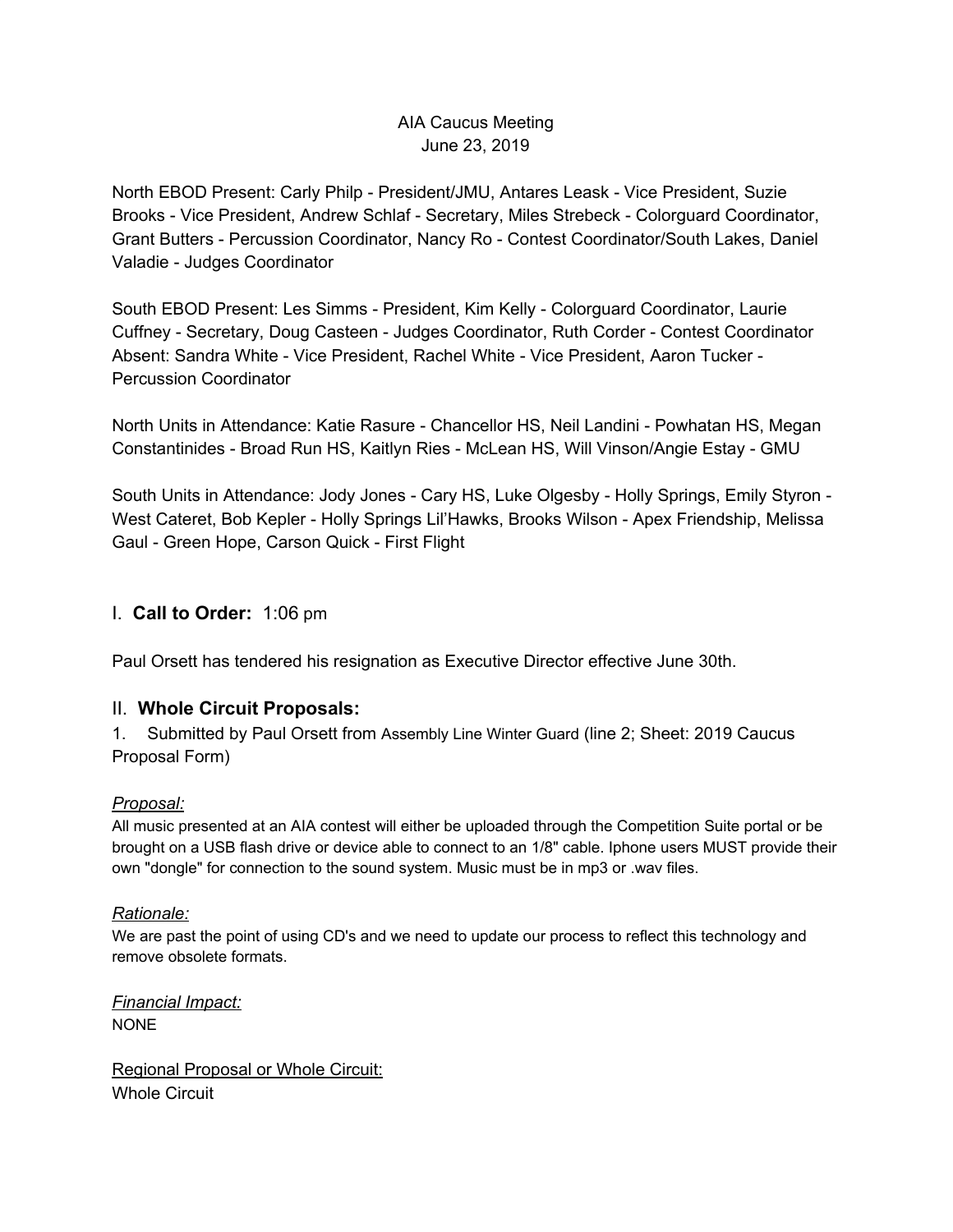### *Discussion:*

WGI voted upon this at their last meeting and it did not pass. iPhone specific, and does not focus on other devices.

Friendly amendment: Strike "iPhone users must provide their own "dongle" for connection to the sound system. - Accepted

Friendly amendment: Move "Music must be in mp3 or .wav files." to after USB flash drive

*Vote:* **To move forward to the fall meeting with friendly amendment. South Yea – 8 Nay – 0 Abs – 1 North Yea – 11 Nay – 0 Abs – 1 Total Yea – 19 Nay – 0 Abs – 2 Motion passes, moves forward to the fall meeting**

2. Submitted by Doug Casteen from Judge Coordinator (line 3; Sheet: 2019 Caucus Proposal Form)

### *Proposal:*

Rule 3.0.2 - Classification. Current description states that Elementary and Middle/Junior High schools will be adjudicated on the SRA class sheets. Proposing to add another judging sheet that has less stringent scoring parameters while continuing to being educational

### *Rationale:*

In both North and South regions, there are many SRA1 and SRA2 groups on the REGA sheet. Judges are having to keep a relative scoring tolerance with the Elementary and Middle School classes that they apply to HS students. This creates very low scores for the ES/MS classes throughout the season. This is the class where the judge absolutely wears the "teachers" hat and listening to the files and understanding scores is an integral part to students of this age. Sheets have been drafted and will be presented at caucus. Currently, these groups are scoring in the 40th-60th percentiles throughout the season. This change would have the groups scoring in the 70th-100th percentile which relates to academic standards these students are more familiar with.

### *Financial Impact:*

Very Minimal. Printing an additional place mat with the new criteria.

Regional Proposal or Whole Circuit: **Whole** 

*Discussion:*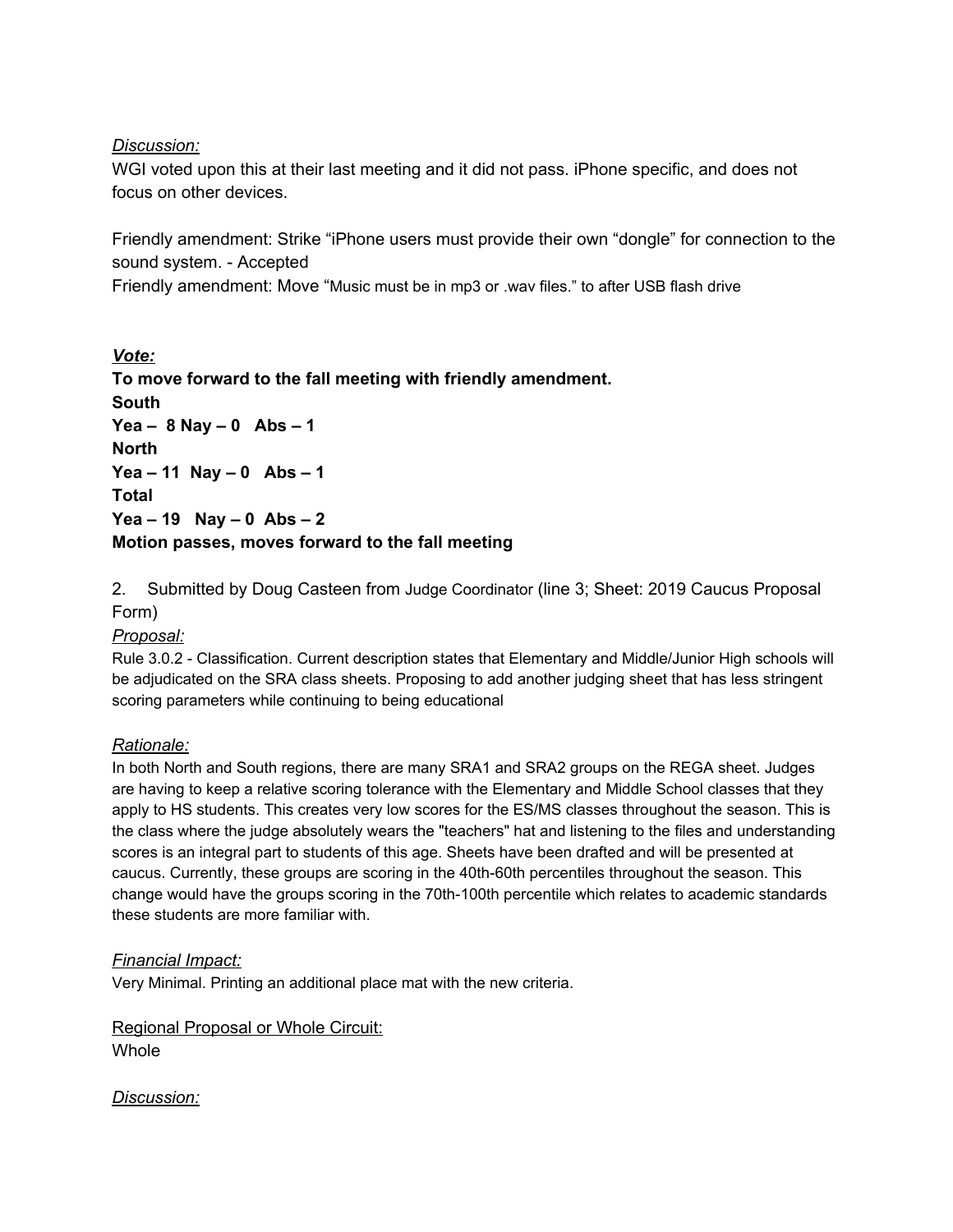Timing does not change. No changes to CompetitionSuite. Only change is to the numbers that judges put down. Raw score would now become more aligned to the adjusted score that is currently announced as a final score. Adjusted score has been a South practice.

*Vote:* **To move forward to the fall meeting. South Yea – 9 Nay – 0 Abs – 0 North Yea – 12 Nay – 0 Abs – 0 Total Yea – 21 Nay – 0 Abs –0 Motion passes on to fall meeting.**

3. Submitted by South EBOD from South EBOD (line 4; Sheet: 2019 Caucus Proposal Form) *Proposal:* Article IV B c: eliminate or shorten to

PVB will consist of members in "good standing".

#### *Rationale:*

This bullet point is superfluous and covered already in article III C. If we want to repeat the statement shorten to Proposal

*Financial Impact:* None

Regional Proposal or Whole Circuit: Whole Circuit

*Discussion:* None

*Vote:* **To move forward to the fall meeting. South Yea – 9 Nay – 0 Abs – 0 North Yea – 12 Nay – 0 Abs – 0 Total Yea – 21 Nay – 0 Abs – 0 Motion passes on to the fall meeting**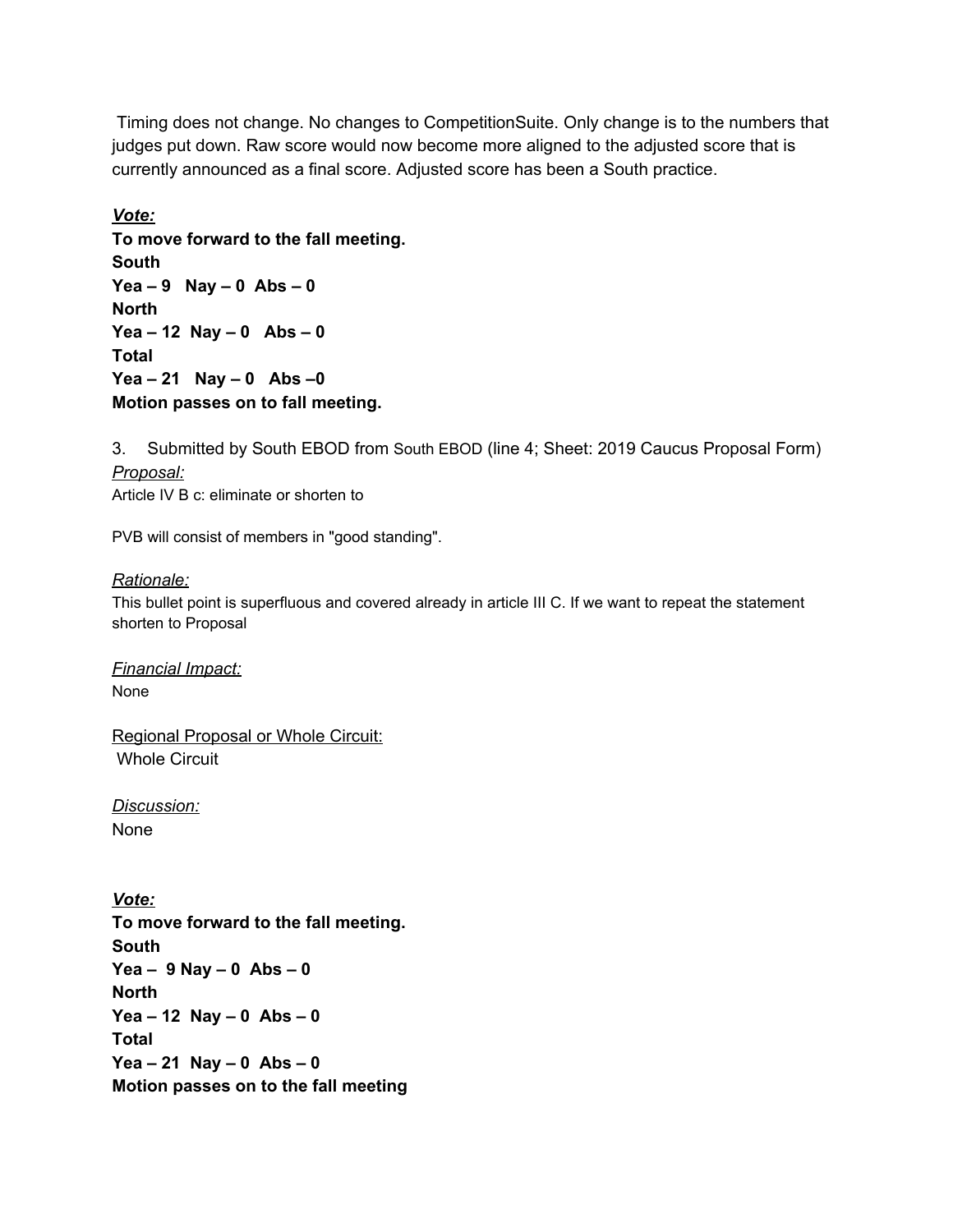### 4. Submitted by South EBOD from South EBOD (line 5; Sheet: 2019 Caucus Proposal Form) *Proposal:*

Change Article III C to give a time frame for member in good standing.

(For a member to be in good standing, a unit must have competed in the previous season of competition and have a zero balance with AIA ///by the end of May///.) Any member whose membership has lapsed will be considered for future membership as a new member.

#### *Rationale:*

Gives a clear time frame for membership to have fees paid to be eligible to vote at Caucus and allows EBOD to compile a list of members in good standing prior to the caucus.

*Financial Impact:* None.

Regional Proposal or Whole Circuit: Whole Circuit

### *Discussion:*

Friendly Amendment: Change "end of May" to "June 1st" - Accepted After Championships to help collect penalty fees that may have been assessed. Not in good standing: cannot vote at meetings, to go into effect next year.

*Vote:* **To move forward to the fall meeting. South Yea – 9 Nay – 0 Abs – 0 North Yea – 12 Nay – 0 Abs – 0 Total Yea – 21 Nay – 0 Abs – 0 Motion passes on to the fall meeting**

5. Submitted by South EBOD from South EBOD (line 6; Sheet: 2019 Caucus Proposal Form) *Proposal:* Article IV C:

C. The Caucus meeting serves for organizations to bring up points of change they wish to see in AIA. Prior to the caucus meeting, a call for proposals will be issued. All member units in "good standing" can submit proposals as they see fit that can enhance AIA as a whole.

#### *Rationale:*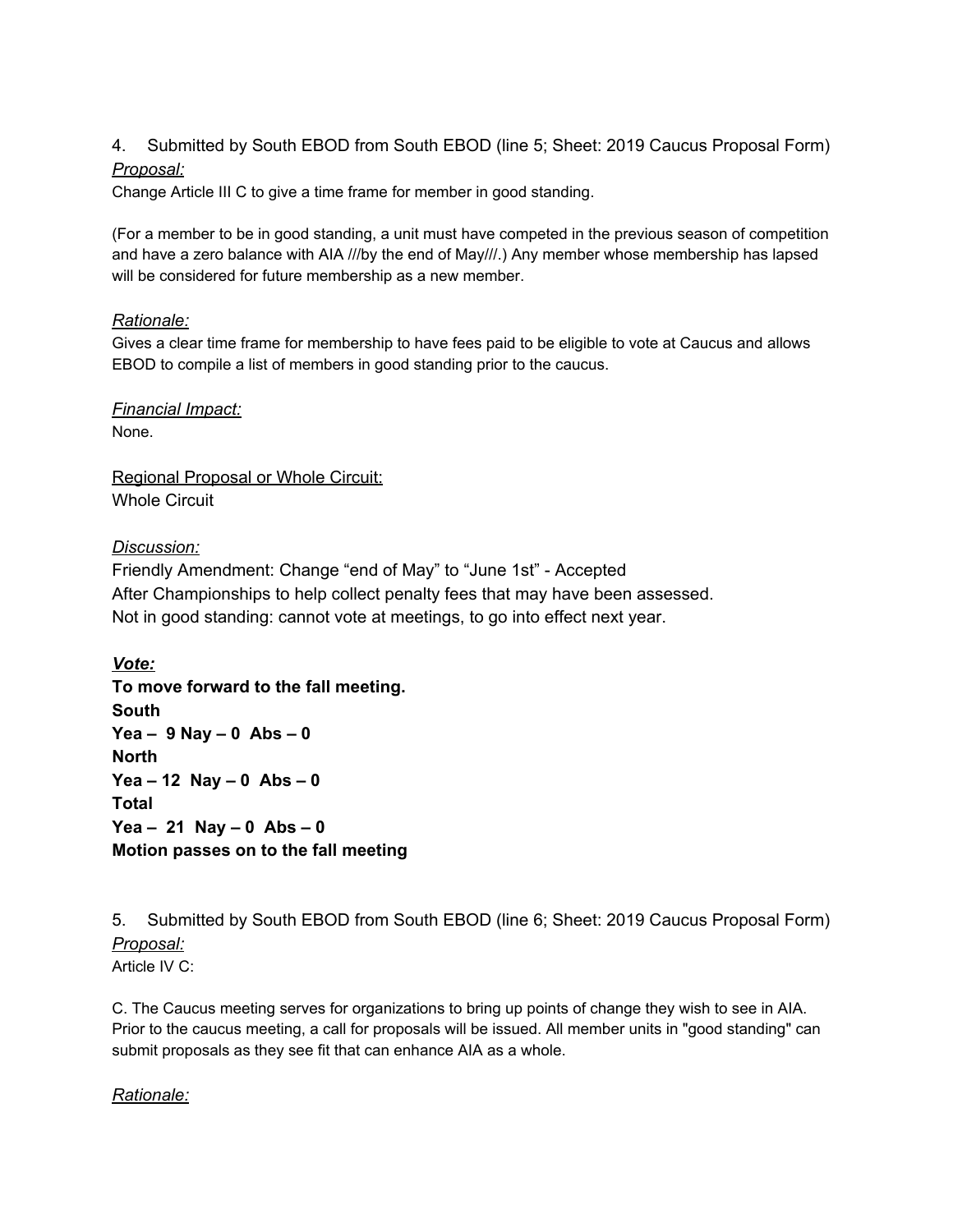Change verbiage to add phrase "in 'good standing'". Members should be in good standing to be able to submit a proposal to make changes within the circuit.

*Financial Impact:* None to AIA.

Regional Proposal or Whole Circuit: Whole Circuit

*Discussion:* No discussion

*Vote:* **To move forward to the fall meeting. South Yea – 9 Nay – 0 Abs – 0 North Yea – 12 Nay – 0 Abs – 0 Total Yea – 21 Nay – 0 Abs – 0 Motion passes to the fall meeting**

6. Submitted by South EBOD from South EBOD (line 7; Sheet: 2019 Caucus Proposal Form) *Proposal:* Article VIII E

1. There will be a minimum of one sound tech/announcer per contest site. These individuals are coordinated by the Contest Coordinator or designee by the EBOD of each region.

*Rationale:*

Some events do not require two individuals. It will be standard operating procedure to provide one sound tech and one announcer at all possible competitions. Bylaws need to reflect the minimal requirements of competitions. This is a clarification of our current practices.

*Financial Impact:* None as this is how we already operate.

Regional Proposal or Whole Circuit: Whole Circuit

*Discussion:* No discussion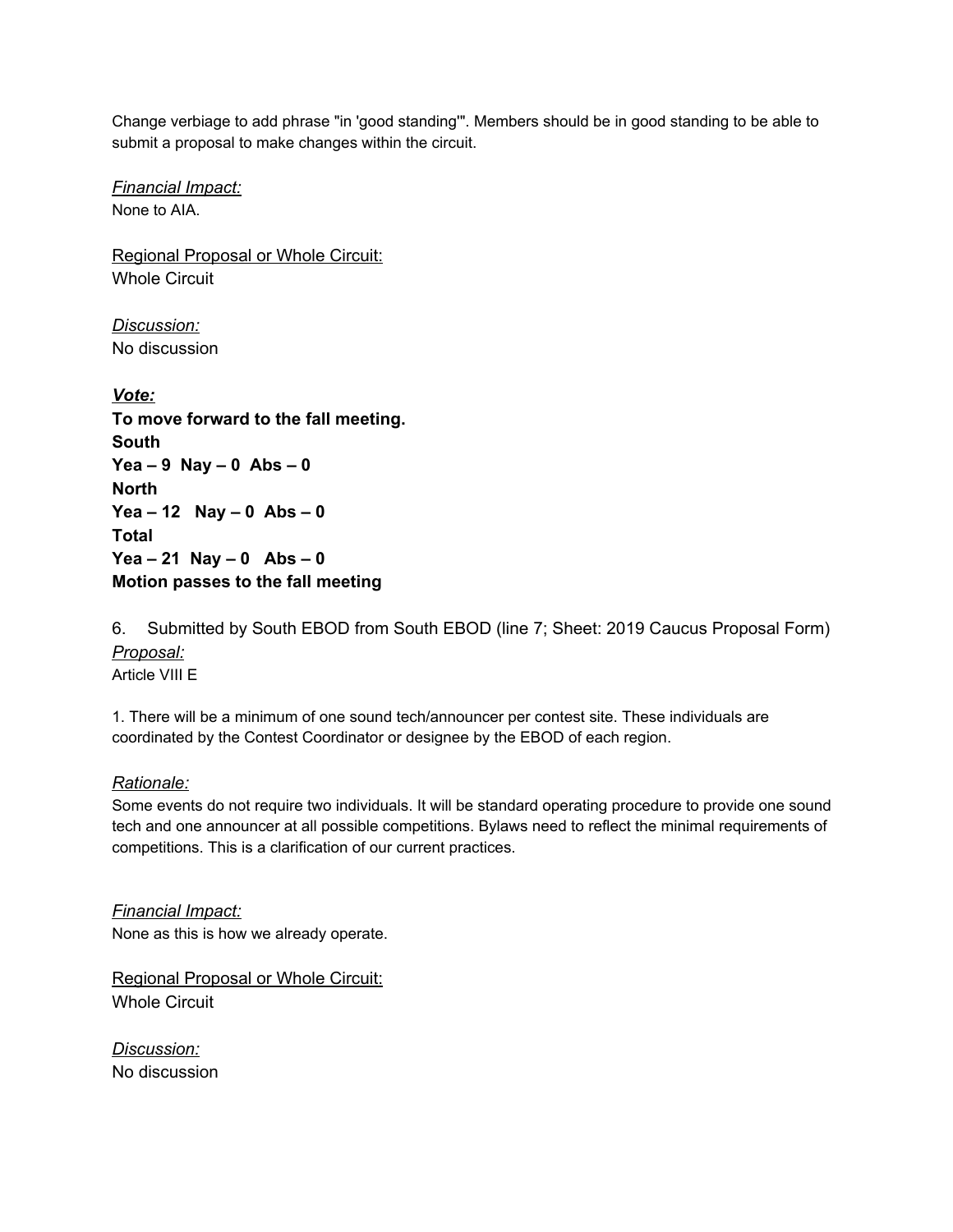*Vote:* **To move forward to the fall meeting. South Yea – 9 Nay – 0 Abs – 0 North Yea – 12 Nay – 0 Abs – 0 Total Yea – 21 Nay – 0 Abs – 0 Motion passes on to the fall meeting**

7. Submitted by South EBOD from South EBOD (line 8; Sheet: 2019 Caucus Proposal Form) *Proposal:* Rules and Regs Section 4.0 Championships

4.1 All units must compete in two AIA-Sanctioned contests to qualify for AIA championships and must have all membership dues and event entry fees paid in full with AIA prior to the close date of championships.

#### *Rationale:*

Outlines clearly to unit members when dues must be paid to prevent being removed from championships. Encourages membership to pay in a timely fashion. This adds accountability for finances and additional framework for sending prior notification of delinquent dues.

#### *Financial Impact:*

AIA should see decrease in outstanding fees at the end of the season. More money will be available going into championships which have both moved into larger venues.

Regional Proposal or Whole Circuit: Whole Circuit

#### *Discussion:*

EBOD recommends with addition of "no overdue invoices or at the EBOD's discretion: Friendly amendment to state "Rules and Regs Section 4.0 Championships

4.1 All units must compete in two AIA-Sanctioned contests to qualify for AIA championships and must have no overdue invoices with AIA prior to the close date of championships. Subject to the discretion of AIA EBOD "

Easy to track overdue invoices. What if we have one overarching bylaw addition regarding overdue invoices, should look at this in the fall.

### *Vote:*

### **To move forward to the fall meeting with friendly amendment**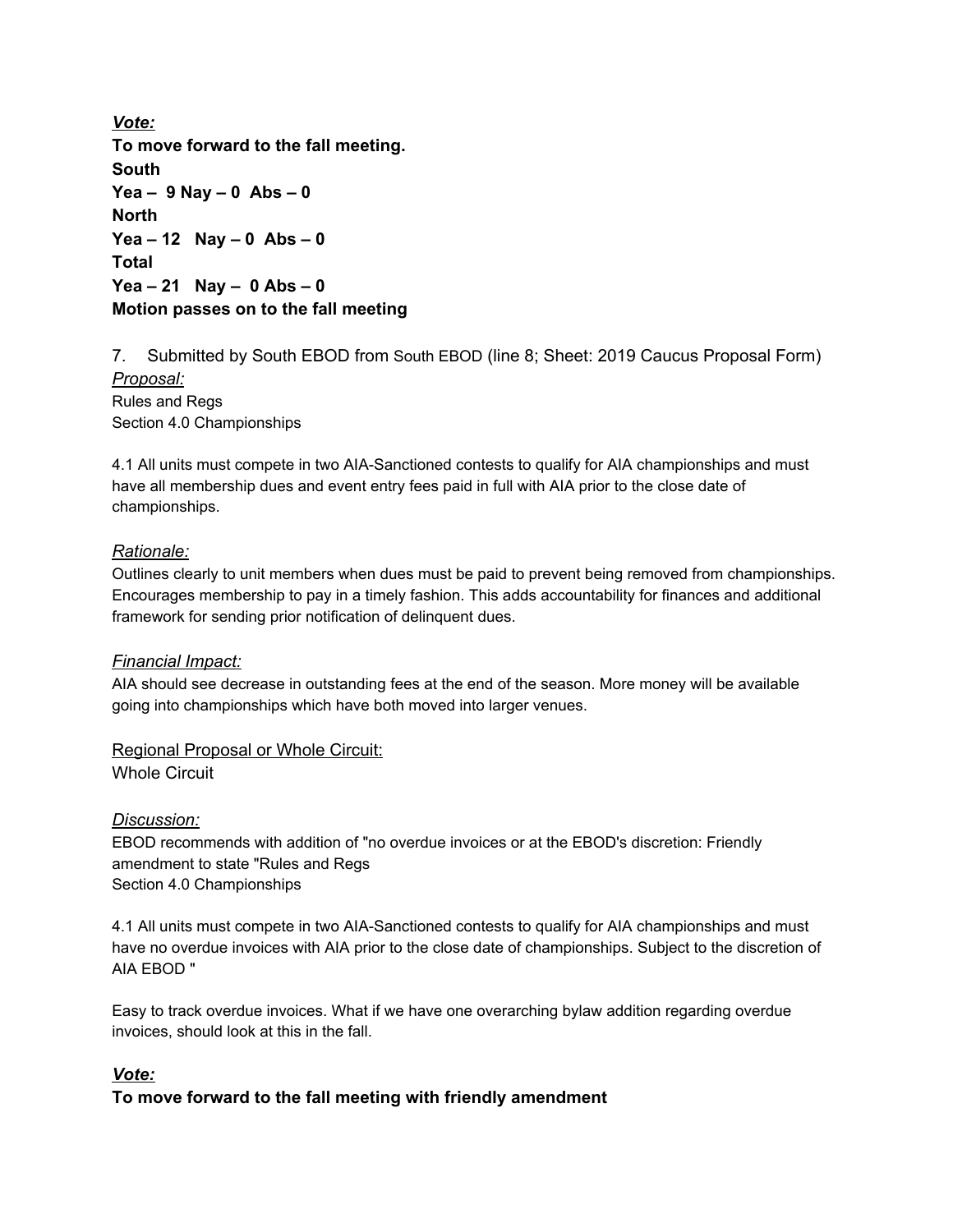**South Yea – 9 Nay – 0 Abs – 0 North Yea – 9 Nay – 2 Abs – 1 Total Yea – 18 Nay – 2 Abs – 1 Motion passes on to the fall meeting.**

8. Submitted by South EBOD from South EBOD (line 9; Sheet: 2019 Caucus Proposal Form) *Proposal:*

Expand 2.3 in Rules and Regs

2.3 The contest entry fee for member unit(s) and non-member units to AIA sanctioned contests will be determined annually by the Governance Board and post on the website prior to contest registration

2.3.1 All units regardless of classification will be subject to all membership and competition fees.

2.3.2 Member units with an unpaid event registration prior to the date of closing of the event may be removed from the competition schedule and replaced by a wait-listed member unit with paid event registration.

#### *Rationale:*

For 2.3.1 need to clarify fee practices for all units. In the past there have been inconsistent practices.

For 2.3.2 Clarification of wait-list practices and how to deal with unpaid member units. Prioritize member units that have paid for the event over those who have not paid.

#### *Financial Impact:*

Increase in income for AIA from 2.3.1 adjustment.

Regional Proposal or Whole Circuit: Whole Circuit

*Discussion:* Friendly amendment: rephrase unpaid to overdue. - accepted Friendly amendment to 2.3.2: Add "At the discretion of the EBOD" - accepted

*Vote:* **To move forward to the fall meeting. South Yea – 5 Nay – 2 Abs – 2 North Yea – 11 Nay – 0 Abs – 1 Total**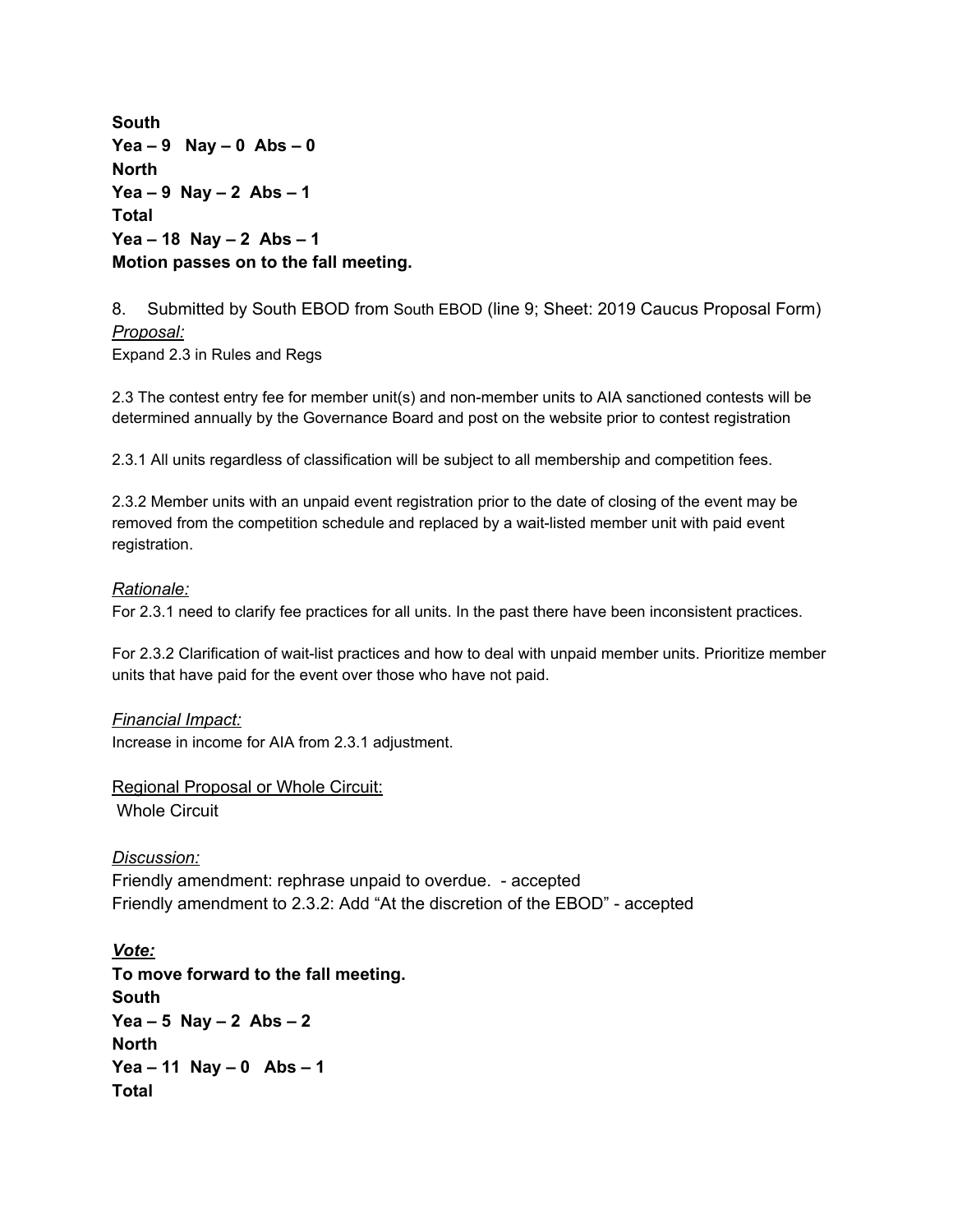# **Yea – 16 Nay – 2 Abs – 3 Motion passes on to the fall meeting.**

9. Submitted by South EBOD from South EBOD (line 10; Sheet: 2019 Caucus Proposal Form) *Proposal:*

This would impact a large portion of articles and sections. Percussion coordinator role should be expanded to percussion and winds coordinator. Verbiage should be edited throughout document to reflect this.

## *Rationale:*

Winds should have a dedicated representative. Due to similarity in transportation and venues this would be best placed under the existing percussion coordinator role. Clarifies for units who to contact. If/When winds grows to need a dedicated coordinator this could be split off.

*Financial Impact:* None.

Regional Proposal or Whole Circuit: Whole Circuit

*Discussion:* This does not impact judges coordinators.

*Vote:* **To move forward to the fall meeting. South Yea – 8 Nay – 0 Abs – 1 North Yea – 12 Nay – 0 Abs – 0 Total Yea – 20 Nay – 0 Abs – 1 Motion passes on to the fall meeting**

10. Submitted by Miles Strebeck from Oakton HS (line 14; Sheet: 2019 Caucus Proposal Form) *Proposal:*

Update Rules and Regulations 2.11 to bring it inline with AIA approved vote

"2.11 Performance order at all regular season contests will be randomized using the randomization tool in Competition Suite

2.11.1 Registered units will be automatically entered in to their even by the Competition Suite program. Contest Coordinators will select the "randomize" button one time to create the order of performance for each contest. "

*Rationale:*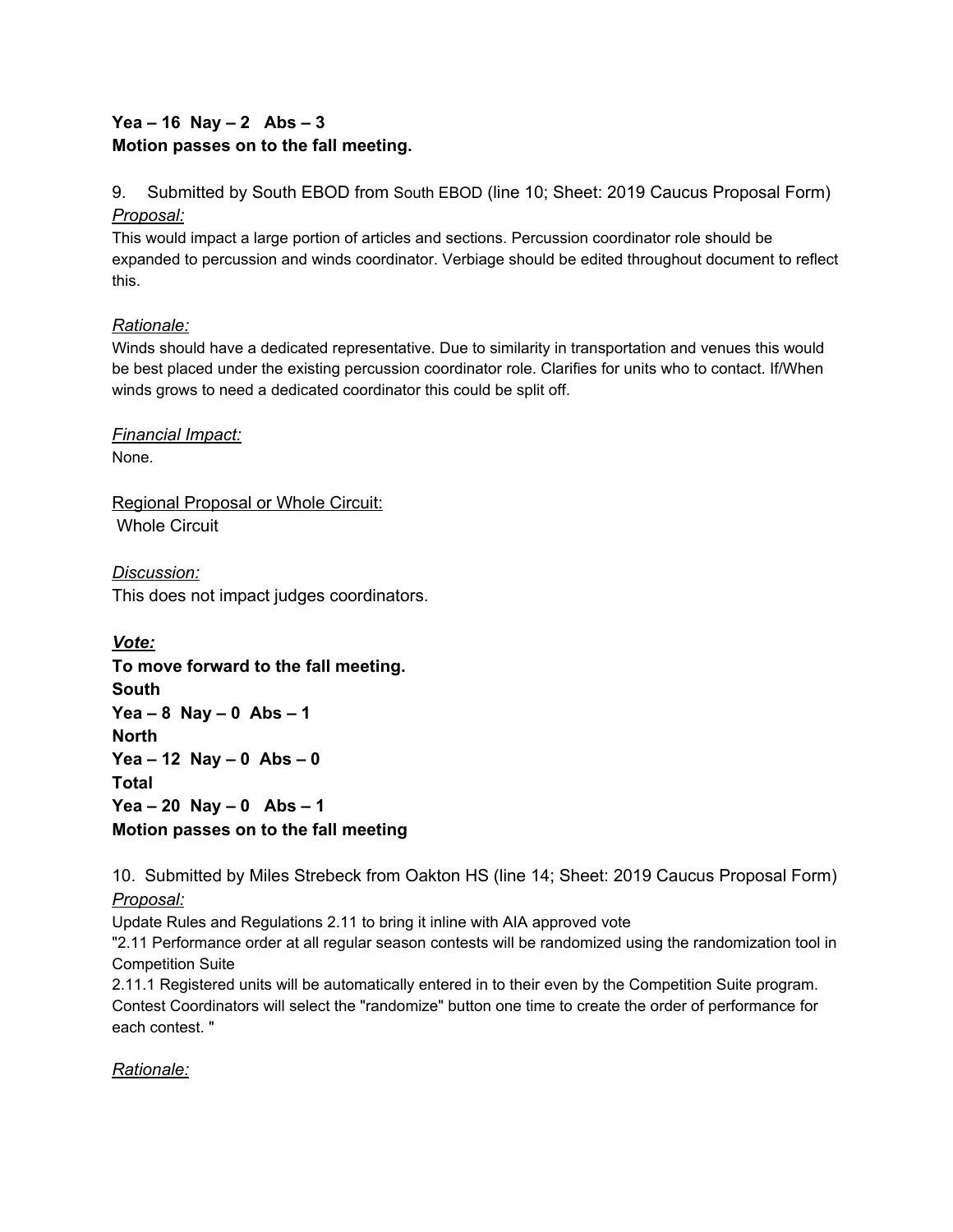This is current practice. It was voted in at the September 2017 AIA meeting (please see meeting minutes posted on the web page). There were no amendments or changes to this rule at the 2018 meeting. Therefore, the document online should be updated to reflect the language that was approved at the September 2017 AIA meeting.

*Financial Impact:* None

Regional Proposal or Whole Circuit:

*Discussion:* Already voted upon, will make changes. No voting needed.

*Vote:* **To move forward to the fall meeting. South Yea – Nay – Abs – North Yea – Nay – Abs – Total Yea – Nay – Abs – Motion**

11. Submitted by Miles Strebeck from Oakton HS (line 15; Sheet: 2019 Caucus Proposal Form) *Proposal:*

Update Rule 4.4 to bring it inline with AIA vote Rule 4.4. Performance order for Championships will be determined by its region's EBOD.

## *Rationale:*

This is current practice. It was voted in at the September 2017 AIA meeting (please see meeting minutes posted on the web page). There were no amendments or changes to this rule at the 2018 meeting. Therefore, the document online should be updated to reflect the language that was approved at the September 2017 AIA meeting.

*Financial Impact:* None

Regional Proposal or Whole Circuit: Whole Circuit

*Discussion:* Already voted upon, will make changes. No voting needed.

*Vote:*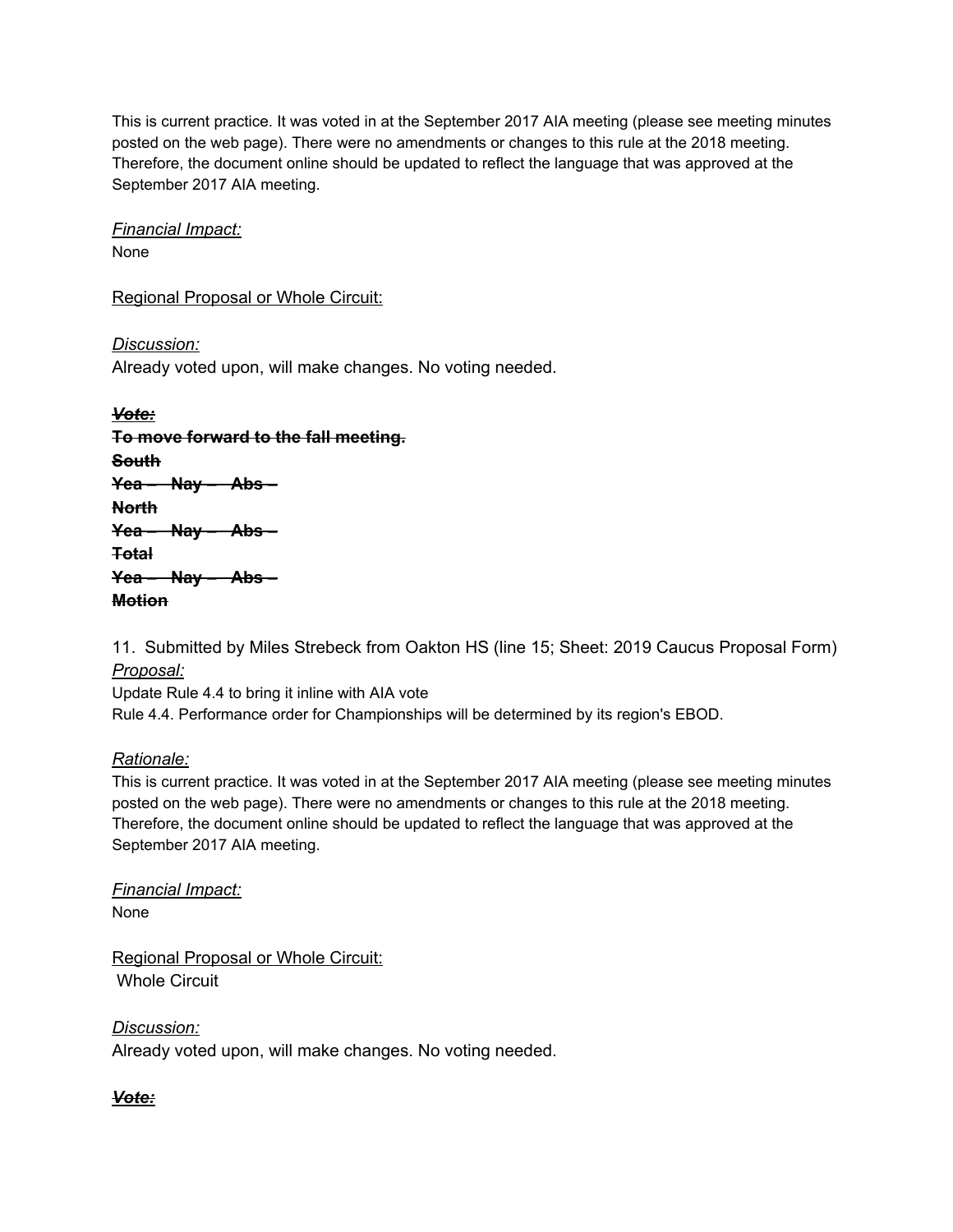**To move forward to the fall meeting. South Yea – Nay – Abs – North Yea – Nay – Abs – Total Yea – Nay – Abs – Motion**

12. Submitted by Doug Casteen from Judges Coordinator (line 16; Sheet: 2019 Caucus Proposal Form)

*Proposal:*

Revise 3.0.1 Independent Color Guard - Change the wording from Open class to A Class. Revised Wording would state "Senior class - one or more members over 22 years of age and judged on WGI A class sheets but permitted to use World Class Regulations.

### *Rationale:*

This has been the current practice for a few year now. Just cleaning up the rules to reflect this and to avoid any confusion with the judges on what criteria to judge the Senior class.

*Financial Impact:* None

Regional Proposal or Whole Circuit: Whole Circuit

*Discussion:* No discussion

*Vote:* **To move forward to the fall meeting. South Yea – 9 Nay – 0 Abs – 0 North Yea – 11 Nay – 0 Abs – 1 Total Yea – 20 Nay – 0 Abs – 1 Motion**

13. Submitted by Doug Casteen from Judges Coordinator (line 18; Sheet: 2019 Caucus Proposal Form) *Proposal:*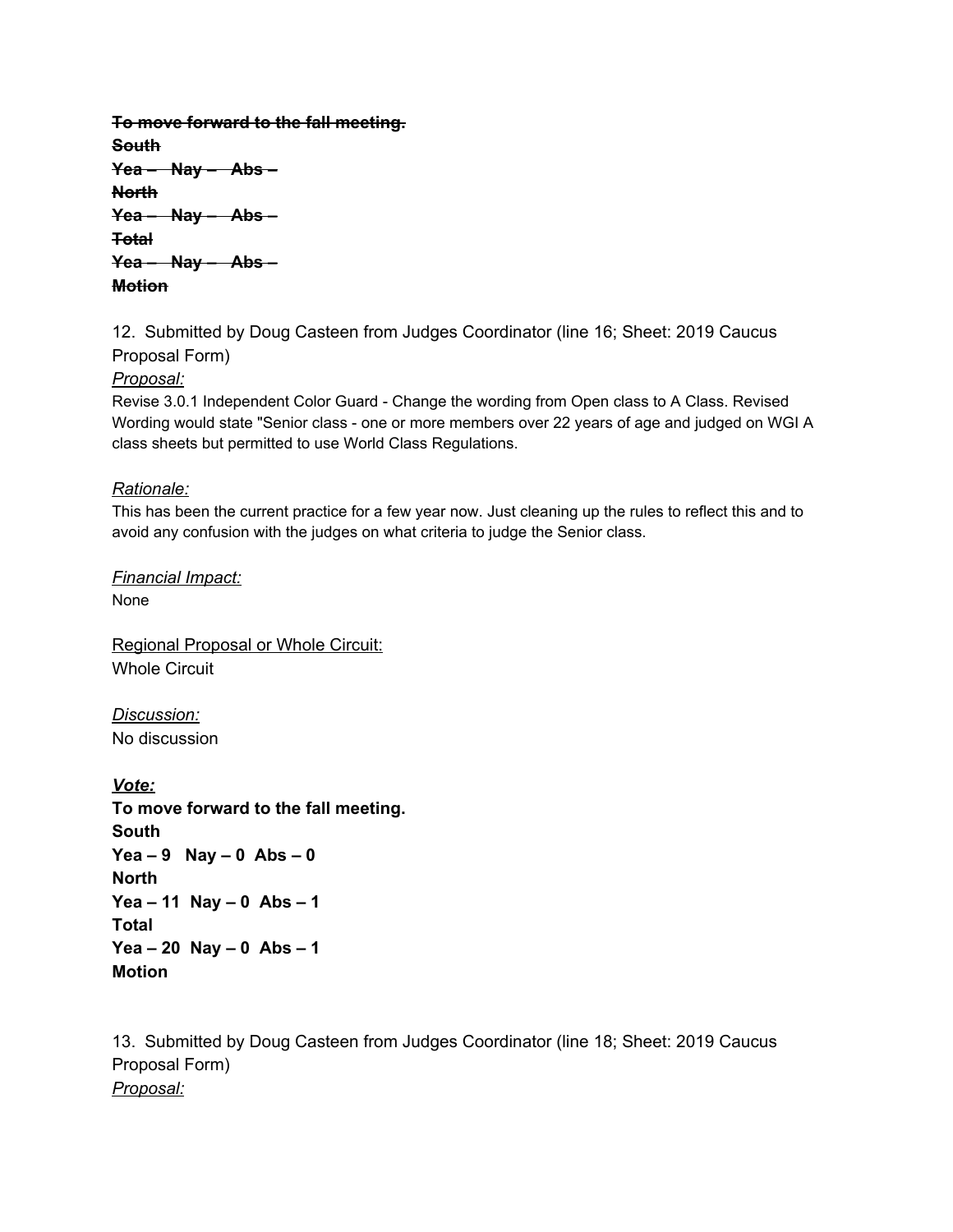6.0 Code of Conduct and Responsibility or place unique link on website.

Revise the code of conduct verbiage to match WGI's policy on this as WGI has encouraged circuits to clearly state their stance on the issue and may indeed use their verbiage that has been carefully selected. Examples:

https://www.wgi.org/about-wgi/code-of-conduct/ http://www.cwea.us/about/code-of-conduct

#### *Rationale:*

Much clearer wording is needed regarding this policy as heightened awareness to these type of issues is needed nationwide and we need to be in full compliance as well as clearly stating our stance on any code of conduct issues.

*Financial Impact:* None

Regional Proposal or Whole Circuit: Whole Circuit

*Discussion:* No discusison

*Vote:* **To move forward to the fall meeting. South Yea – 9 Nay – 0 Abs – 0 North Yea – 11 Nay – 0 Abs – 1 Total Yea – 20 Nay – 0 Abs – 1 Motion passes on to the fall meeting**

14. Submitted by North EBOD from North EBOD (line 19; Sheet: 2019 Caucus Proposal Form) *Proposal:*

Require a scholastic letter/master agreement on file like WGI

#### *Rationale:*

From the WGI page: "WGI has updated its policies towards Participant Protection through a strengthened Code of Conduct. A centerpiece of formalizing these policies is the creation of a Participating Group Master Agreement required of each group attending a WGI event.

Previously, legal acknowledgements were incorporated into the event registration process. Depending on your classification (scholastic or independent) points such as scholastic eligibility(Scholastic Letter), insurance, and copyright are now incorporated into this new comprehensive document.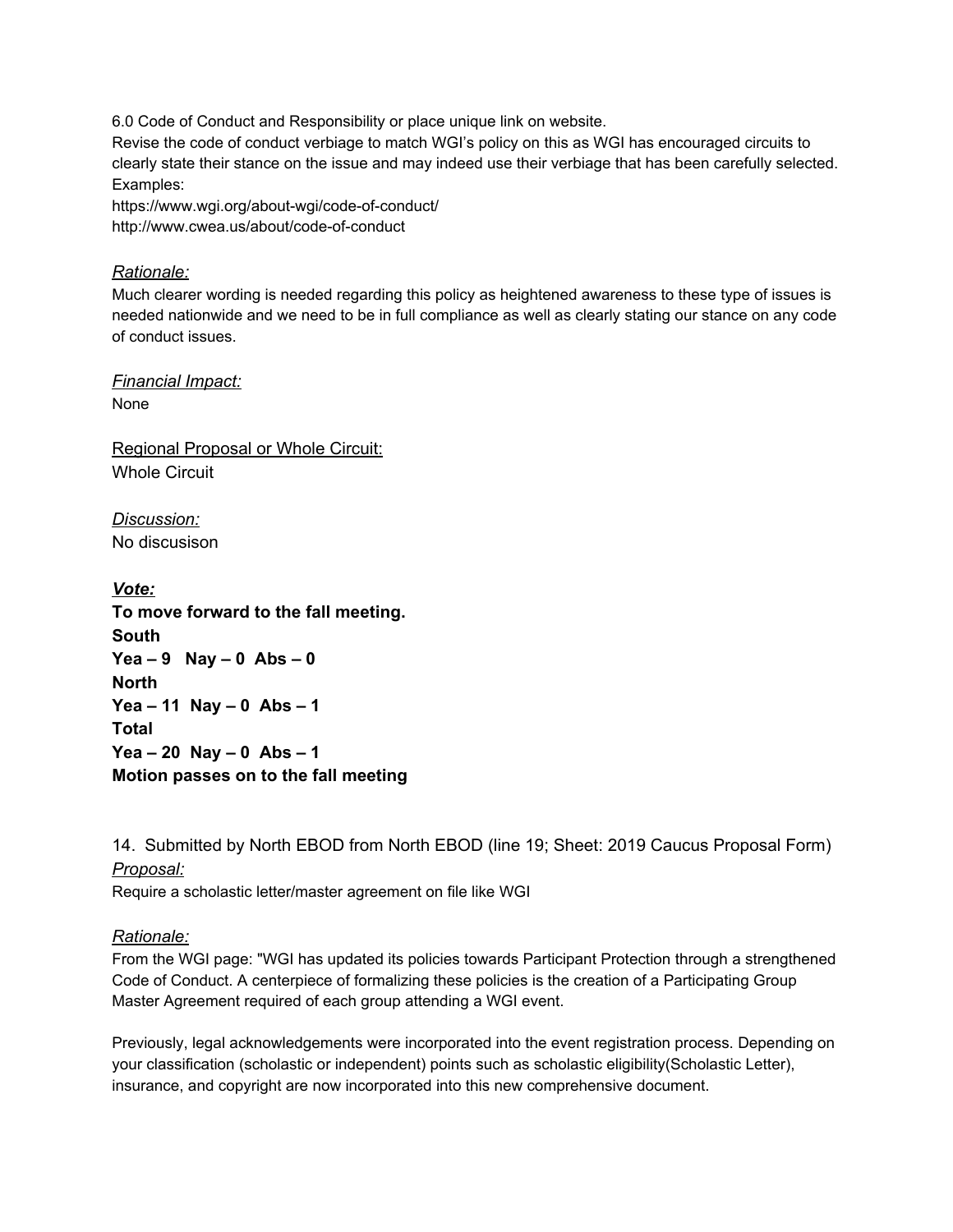The "Master Agreement" must be signed by your principal or superintendent if your group is scholastic, or an officer if an independent group."

*Financial Impact:* None

Regional Proposal or Whole Circuit: Whole Circuit

### *Discussion:*

Great idea. Letter needs to be ready by September so people can see what they are voting on. May be held back in the timeline depending on is we need lawyers to review the document. WGI document had to be passed through multiple channels with a group and was rewritten by a school district because they did not agree. This can be a very tricky process to work with a school district.

Friendly amendment: accept WGI. Not accepted because WGI agreement is only with WGI and this must be an agreement with AIA

Need to look into this more.

*Vote:* **To table for revision and revisit at the fall meeting. South Yea – 9 Nay – 0 Abs – 0 North Yea – 12 Nay – 0 Abs – 0 Total Yea – 21 Nay – 0 Abs – 0 Motion passes to table for revision and revisit at the fall meeting.**

### **Reclassification Proposals and Discussions Below**

Overall Discussion 15 and 16

There are three parts to the reclassification issue: off season, reclassification window and, qualifying competitions.

Moving down in the off season: Want to assume that people make the best decisions for their kids and are not gaming the system. See that it can happen. Leave in the option to be reviewed

**~~~~~~~~~~~~~~~~~~~~~~~~~~~~~~~~~~~~~~~~~~~~~~~~~~~~~~~~~~~~~~~~~~~~~~~~**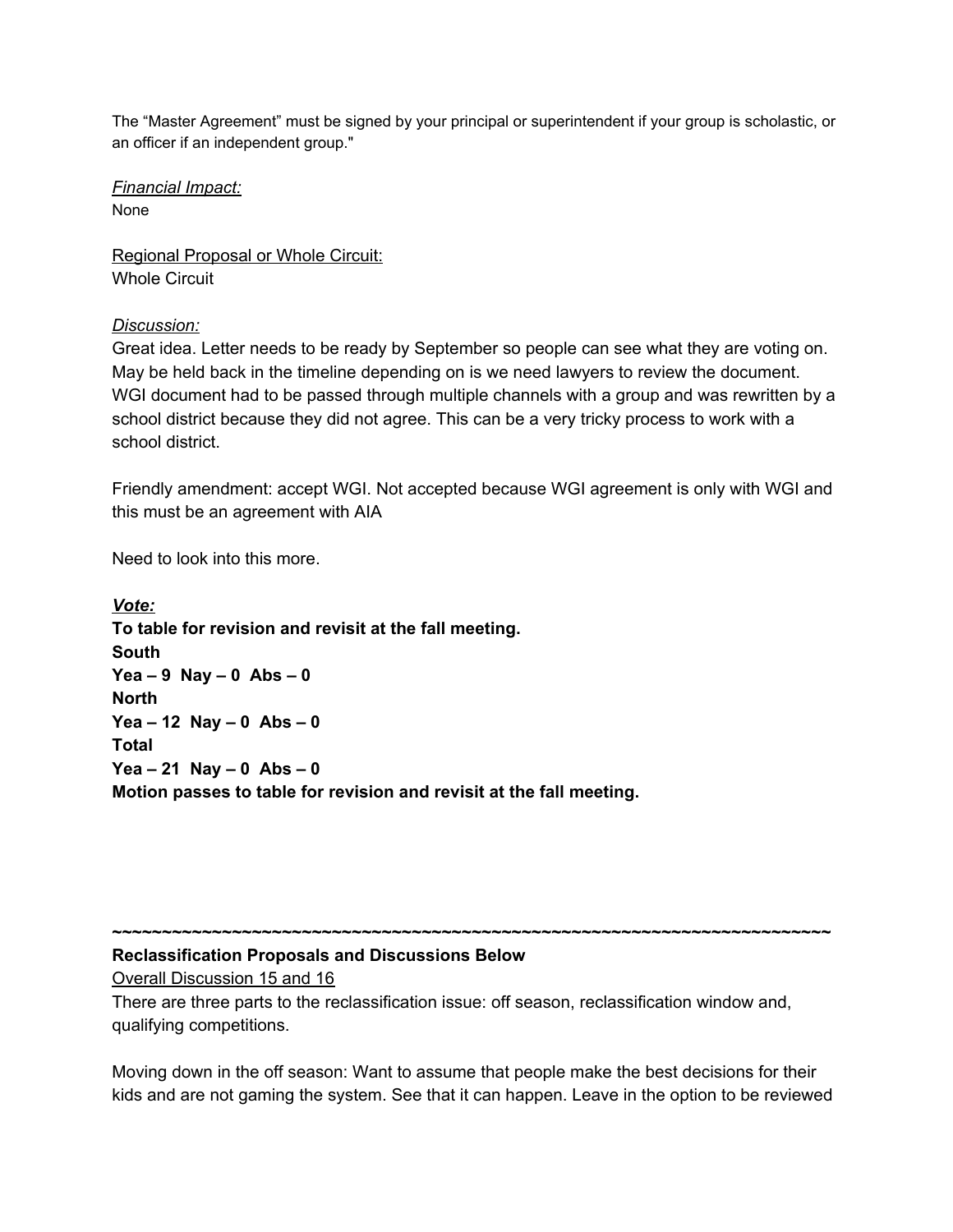and move down lower or higher. Concern with education of instructors on where they know to put their group. Typically judges only move one class up or down but has been done two up. Need to do a better job educating people reclassification options.

Rule 3.3 Unit can request to move down during the season, units are only required to do two shows. So this impacts our decisions on reclassification as well.

South favoring in discussion rewording 16.

Move to Table Discussion of Off 15 and 16. Need to be reworded and combined. Doug and Miles will get together to discuss

*Vote:* **To table for revision and move to the fall meeting. South Yea – 1 Nay –7 Abs – 1 North Yea – 13 Nay – 0 Abs – 0 Total Yea –12 Nay – 7 Abs – 1 Motion passes for tabling pending revision**

15. Submitted by Miles Strebeck from Oakton HS (line 21; Sheet: 2019 Caucus Proposal Form) *Proposal:*

Add rule 5.X

Color guard units may reclassify down a maximum of one AIA class between competitive seasons. Units wishing to classify more than one (sub)class lower must petition their region's EBOD in coordination with the Judge's coordinator with an explanation of why the lower class is warranted prior to January 1.

### *Rationale:*

Some units have attempted to game our classification system by moving down multiple classes, only to be reclassified back up or medal in class that they did not meet the criteria for. This provides a formal mechanism for off-season reclassifications down.

*Financial Impact:* None

Regional Proposal or Whole Circuit: Whole Circuit

*Discussion:* See overall discussion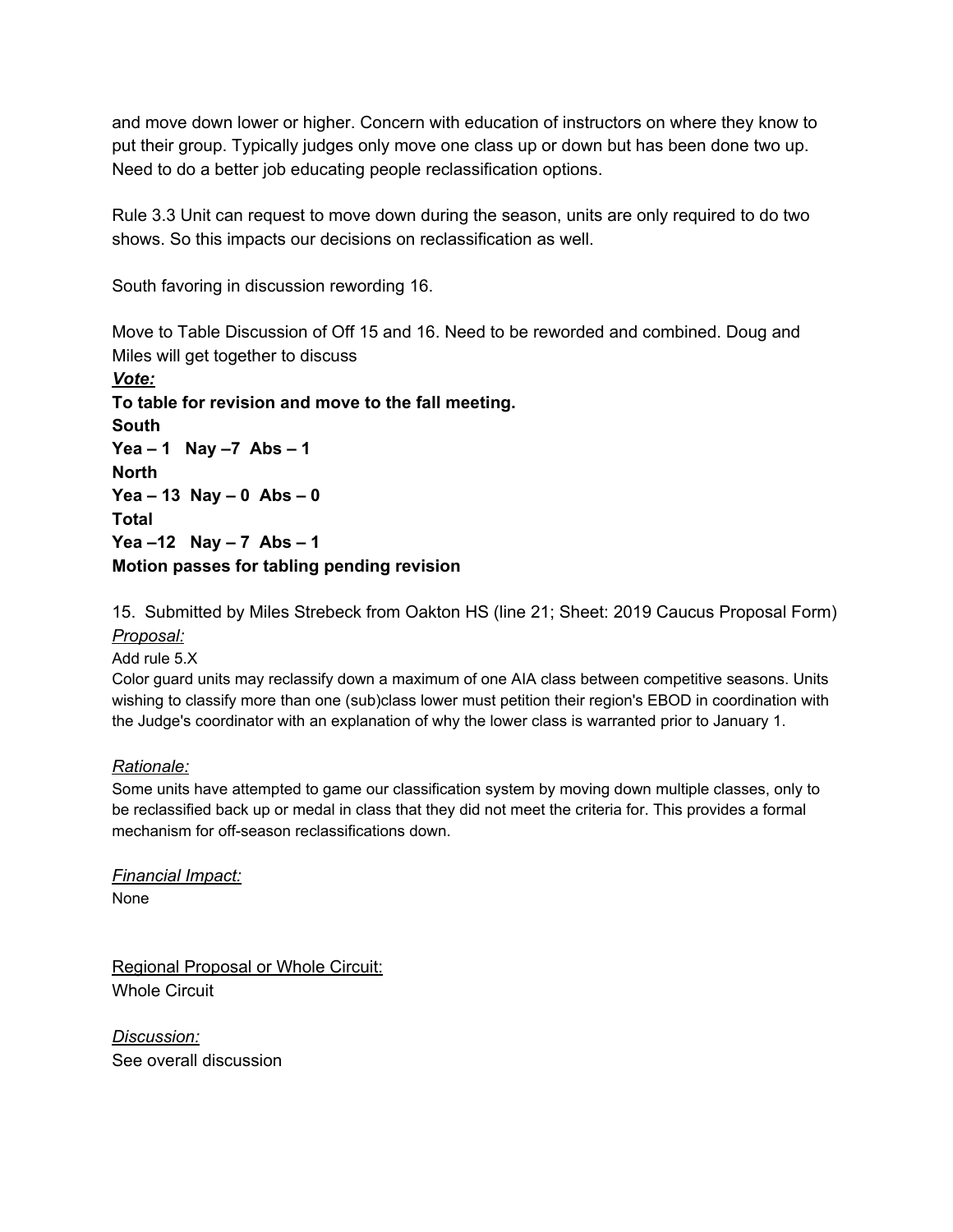## 16. Submitted by Doug Casteen from Judges Coordinator (line 22; Sheet: 2019 Caucus Proposal Form)

### *Proposal:*

Add new statement 3.4 to the contest rules. - Color Guard

It is extremely important for all units to place themselves in the proper class. Performing groups should make every effort to compete in the class for which they are most suited. It is the position of AIA to trust the integrity of each group to place themselves in the appropriate class. Groups may intentionally move to a higher classification during the off-season if they feel this is appropriate for their performers. Groups may choose to move down only one (1) classification during the off-season provided they didn't medal or were not promoted at the end of the season

### *Rationale:*

This gives the group directors some additional freedom to decide which class best suits their performers. We are placing a limit on how far down a group may chose to move down. If the judges at the first show feel the group is wrongly classified, they will follow the reclassification procedures to move the group back to their original class or may make the recommendation to move them to a lower class. Example: A group from A1 may only move down to A2.

*Financial Impact:* None

Regional Proposal or Whole Circuit: Whole Circuit

*Discussion:* See overall discussion

17. Submitted by North EBOD from North EBOD (line 23; Sheet: 2019 Caucus Proposal Form) *Proposal:*

**~~~~~~~~~~~~~~~~~~~~~~~~~~~~~~~~~~~~~~~~~~~~~~~~~~~~~~~~~~~~~~~~~~~~~~~~**

Discuss extending the "reclassification period"

### *Rationale:*

We would like to have a discussion on the pros and cons to extending the reclassification period. Extending this time period would allow groups to be placed into a proper classification for their skill level closer to Championships.

*Financial Impact:* None

Regional Proposal or Whole Circuit: Whole Circuit

*Discussion:* Discussion (not a movable motion)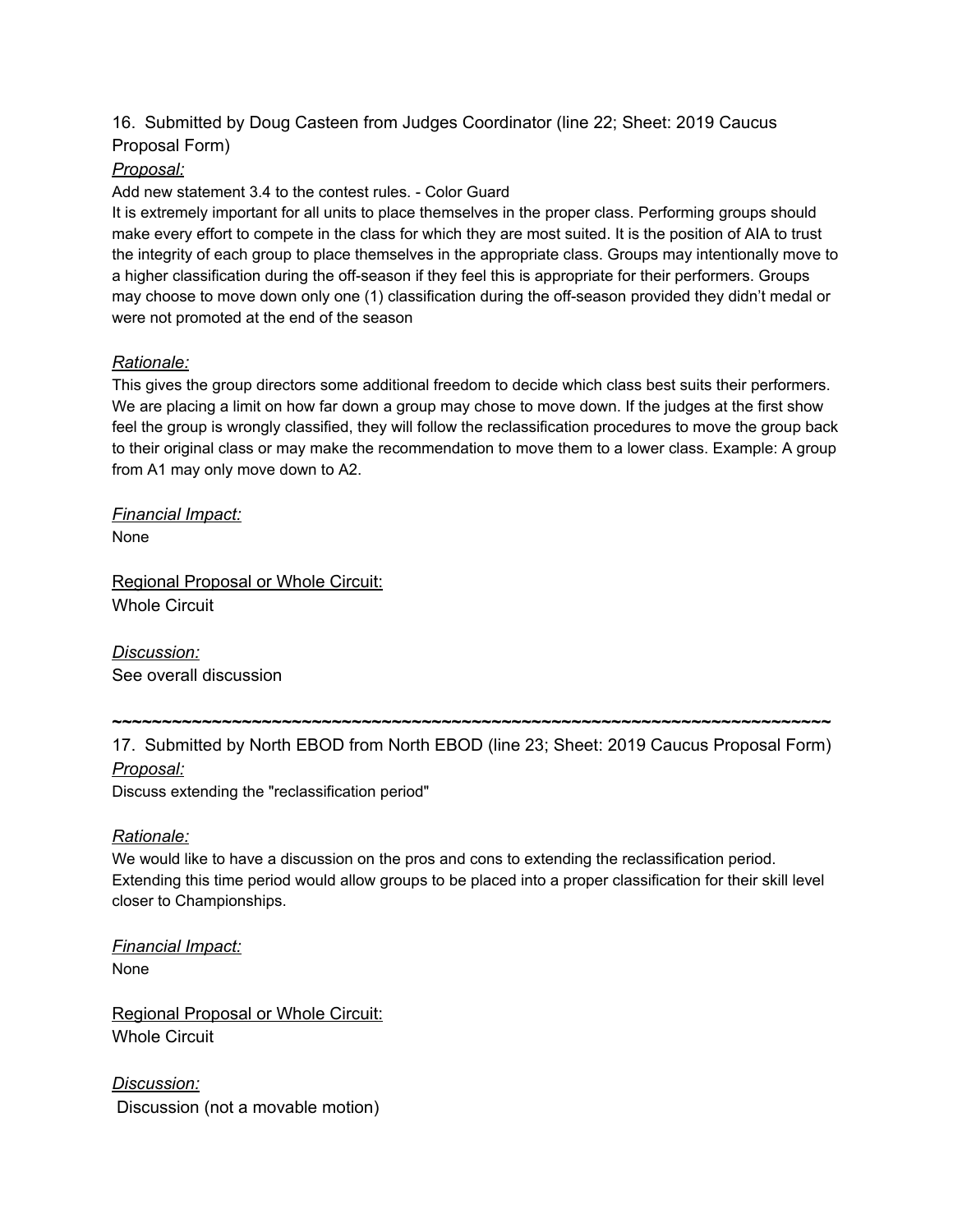*Vote:* **To move forward to the fall meeting. South Yea – Nay – Abs – North Yea – Nay – Abs – Total Yea – Nay – Abs – Motion**

18. Submitted by Miles Strebeck from Oakton HS (line 24; Sheet: 2019 Caucus Proposal Form) *Proposal:*

Amend rule 5.2.1

Color guard reclassification period:

Color guard units may be reclassified between WGI classes (Regional A, A, Open, World) through the first 7 weekends of the AIA competition season.

Color guard units may be reclassified within WGI classes with AIA subclasses (i.e. within Regional A or within A) up to two Mondays prior to Circuit Championships.

### *Rationale:*

Allows for units to be properly classified at Championships. Since there are differences between WGI classes for timing, those reclassifications will be capped after the first 7 weeks (as is current policy). Reclassifications within the AIA subclasses (i.e. between SRA2 and SRA1 and between A3, A2 and A1) may occur up until the penultimate week of competition. 2 Mondays (approximately 2 weeks before championships) would allow for the Championships schedule to be adjusted. Additionally, units would not need to adjust their shows because of timing requirements.

*Financial Impact:* None

Regional Proposal or Whole Circuit: Whole Circuit

#### *Discussion:*

Next few years, season is 10 weeks. This changes the 7 beginning weeks we currently have, to focusing on the end of the season. Concern with transition between RA and A. How would we track that? Percussion is not based on a skill being worth whatever points. Clarification of what proposal states

Friendly amendment: Strike Open and World from proposal - accepted.

*Vote:* **To move to table and revise for the fall meeting. South**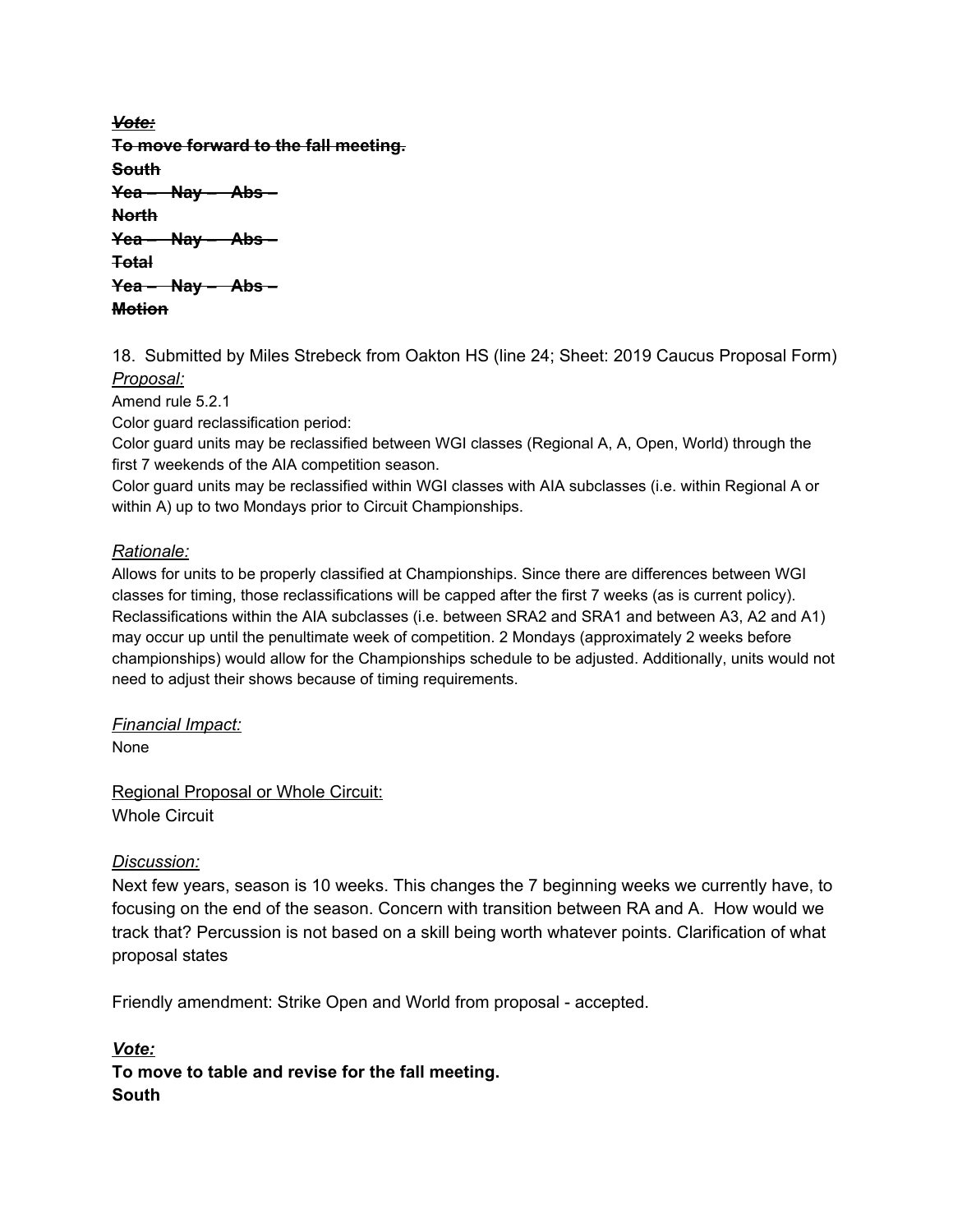**Yea – 9 Nay – 0 Abs – 0 North Yea – 12 Nay – 0 Abs – 0 Total Yea – 21 Nay – 0 Abs – 0 Motion passes to table and revise for the fall meeting**

19. Submitted by Miles Strebeck from Oakton HS (line 11; Sheet: 2019 Caucus Proposal Form) *Proposal:*

Amend rule 4.1.1. regarding Championships eligibility.

"Amend the rule to read as follows: 4.1.1 Color guard units registered in ES, MS, SA1, IA and Open and World classes must compete in at least one AIA sanctioned Contest or WGI Regional Event hosted by an AIA member by "color guard coming out date" which is the fourth competitive week of the season. They must have competed in TWO (2) contests during the regular season.

Color guard units registered in SRA2, SRA1, IRA, SA3 and SA2 by the end of the must compete in at least one AIA sanctioned contest by the "color guard coming out date" which is the fourth competitive week of the season. They must have competed in TWO (2) AIA-sanctioned contests before the end of the reclassification period.

If a contest in which a unit is registered is cancelled it will count as one of their required contests."

### *Rationale:*

"For young classes and classes where WGI is primarily responsible for classification, units would need to compete once before the coming out date and two overall contests. They may also substitute a WGI regional hosted by an AIA member for one of their required performances.

For classes where there may be a reclassification within AIA, it is appropriate for units to appear twice in AIA contests before the end of the coming out period. A WGI regional would not count towards the appearance requirements because of scoring dynamics at a Regional and lack of comparison to units within the class.

*Financial Impact:*

None

Regional Proposal or Whole Circuit: Whole Circuit

## *Discussion:*

What if we change the number of required shows to 3? ES and MS have a different set of expectations.

Discouraging units from participating in a WGI event and instead choosing an AIA event goes against the original intention allowing WGI events to count. We want to encourage units to participate in locally hosted WGI shows. South does not currently have a WGI show that happens within the circuit boundaries. Mostly affects the North. Only one current WGI event that would be impacted.

## *Vote:*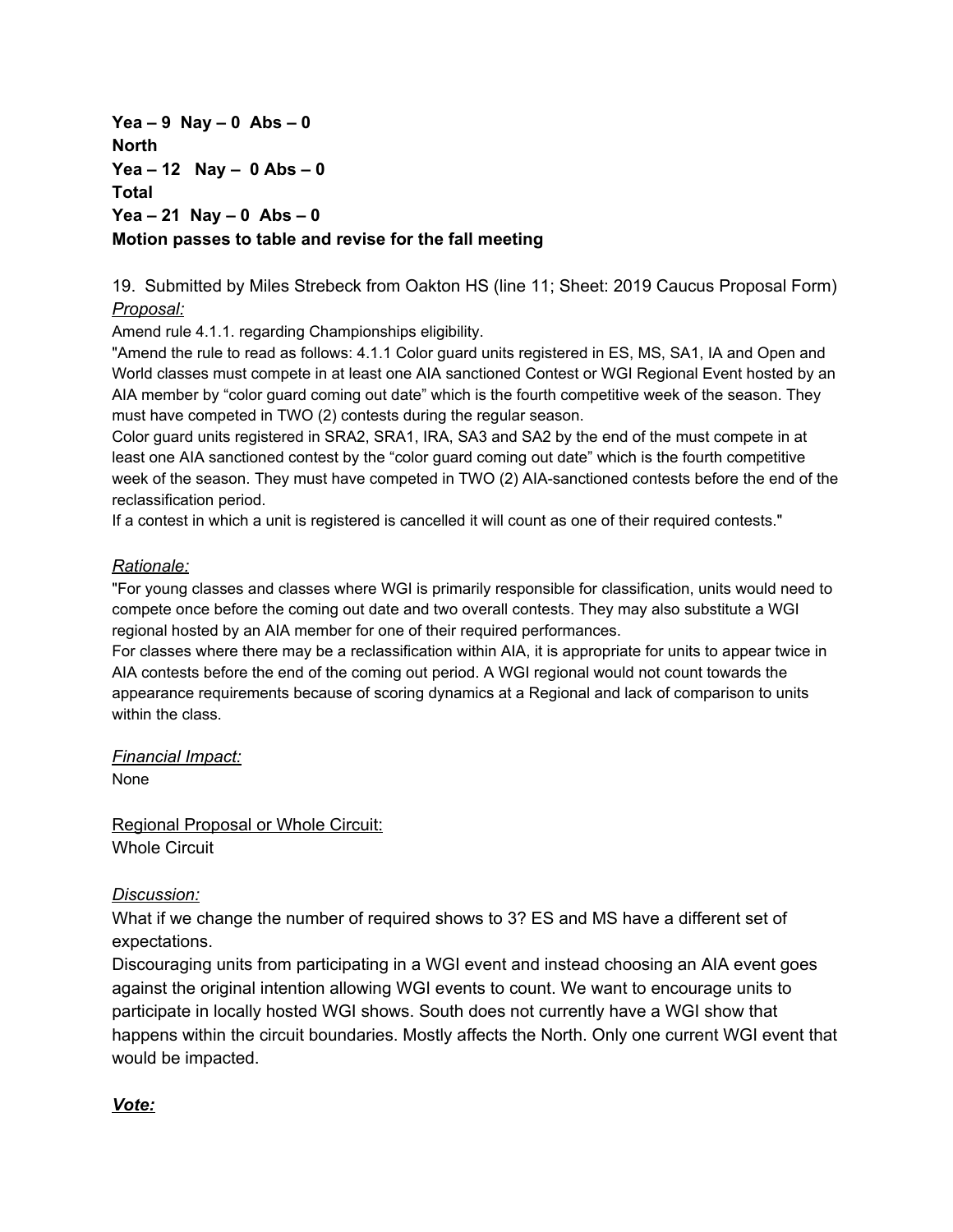**To move for revision and table to the fall meeting. South Yea – 0 Nay – 9 Abs – 1 North Yea – 11 Nay – 0 Abs – 1 Total Yea – 11 Nay – 9 Abs – 2 Motion is tabled for revision**

III. Whole Circuit New Business

1. Submitted by Grant *Proposal:* Strike "by phone" from 5.8

*Rationale:* Other communication means are available and should be allowed for use

*Financial Impact:* None

Regional Proposal or Whole Circuit: Whole Circuit

*Discussion:* None

*Vote:* **To move forward to the fall meeting South Yea – 9 Nay – 0 Abs – 0 North Yea – 12 Nay – 0 Abs – 0 Total Yea – Nay – Abs – Motion passes, moves to the fall meetin**

2. Submitted by Miles Strebeck *Proposal:* Article 7 of by-laws. Move ED from article 7 to article 8.

*Rationale:*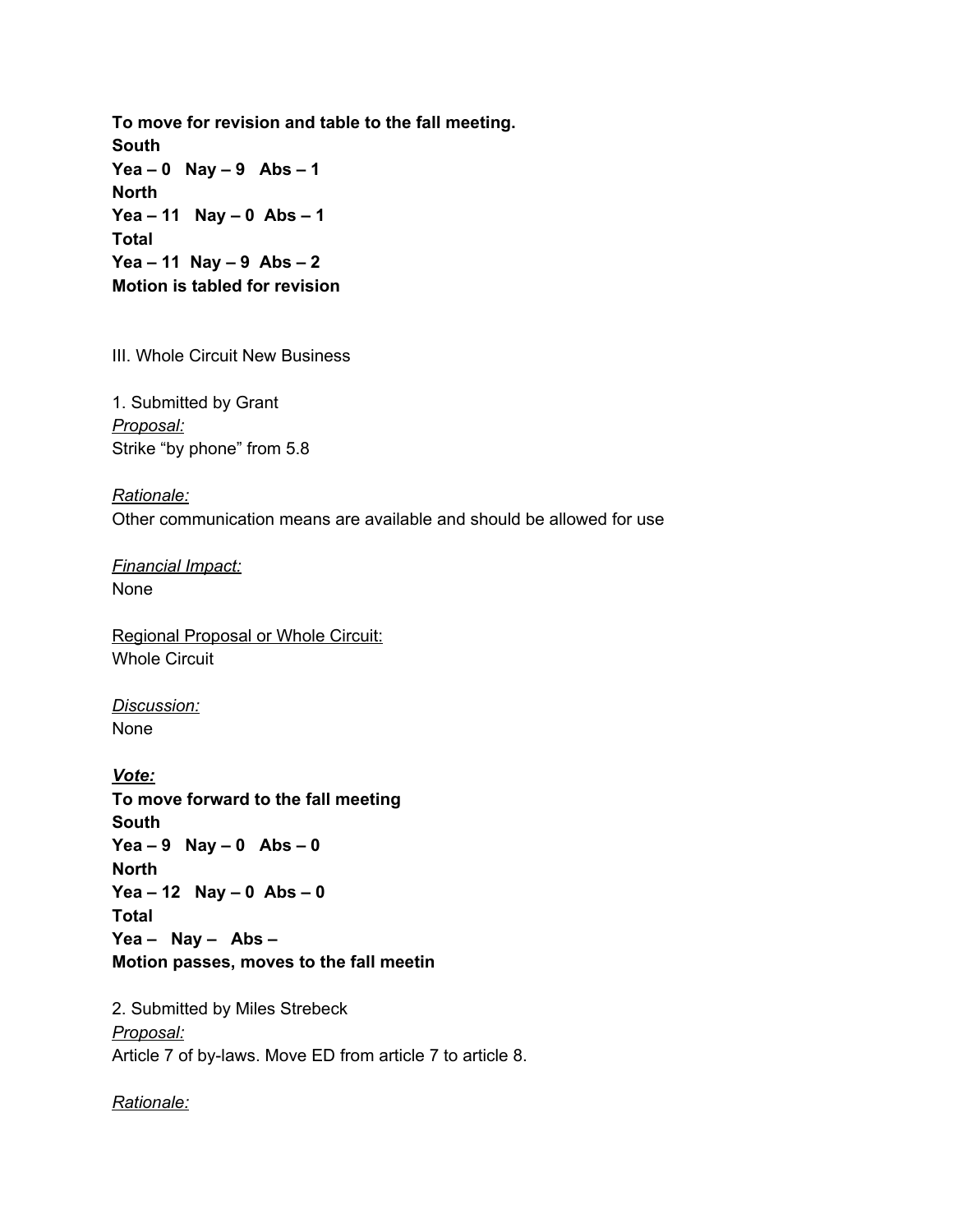Current ED is listed as an officer, which should be voted upon and does not have term limit. This would change it to an appointed role by the Governance Board

*Financial Impact:* None

Regional Proposal or Whole Circuit: Whole Circuit

*Discussion:* This is where this should be to reflect that ED is staff and appointed by GB.

*Vote:* **To move forward to the fall meeting South Yea – 9 Nay – 0 Abs – 0 North Yea – 12 Nay – 0 Abs – 0 Total Yea – 21 Nay – 0 Abs – Motion**

3. Submitted by Miles Strebeck *Proposal:* Amend Article 6.B GB. GB will appoint Executive Director.

## *Rationale:*

Add the duty to Governance Board to appoint an Executive Director, since we are proposing to move it from elected officer to an appointed position

*Financial Impact:* None

Regional Proposal or Whole Circuit: Whole

*Discussion:* None

*Vote:* **To move forward to the fall meeting South Yea – 9 Nay – 0 Abs – 0**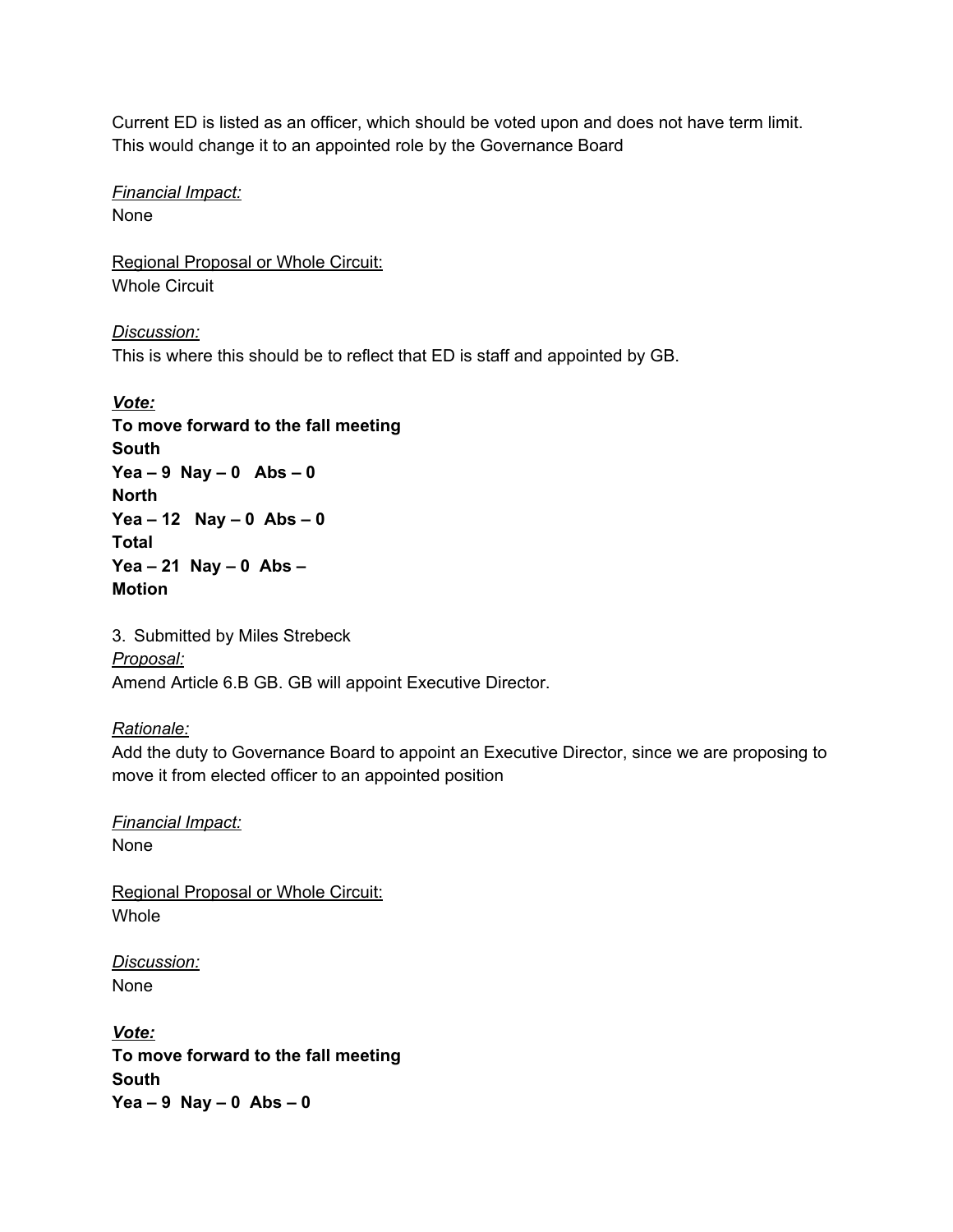**North Yea –11 Nay – 0 Abs – 1 Total Yea – Nay – Abs – 1 Motion passes**

4. Submitted by Andrew Schlaf

# *Proposal:*

Article 10 Amendments Proposed amendments should be sent to the secretary. Article 4 under meetings issues with proposals.

Amend Current Bylaws:

# Article X

A. These bylaws may be amended when necessary by two-thirds majority of the board of directors. Proposed amendments must be submitted to the **EBOD** to be sent out with regular board announcements. A summer caucus meeting will be held to discuss submitted proposals.

# Article IV

C. The Caucus meeting serves for organizations to bring up points of change they wish to see in AIA. Prior to the caucus meeting, a call for proposals will be issued. All member units **in good standing** can submit proposals as they see fit that can enhance AIA as a whole.

- a. Proposal format proposals submitted by member units shall focus on improving the overall performance of AIA; to include but not limited to adjustments to policies and procedures, improvements of operations, and how AIA can better promote learning. Submissions must also note whether or not there will be any impact on the budget.
- b. Member units shall have at minimum three weeks to prepare and submit their proposals to the **EBOD** via online form.
- c. All proposals shall be typed and submitted to the ED who will disburse to the Executive Board of Directors (EBOD) of the North and South.
- d. Each proposal will be presented by the member organization who submitted the proposal, or their appointee, in person. Following the presentation, discussion will commence solely focused on the proposal at hand. Each proposal will be withdrawn, tabled until the September meeting, or voted on. The person presenting may request their proposal be withdrawn at any time.
	- i. Tabled items are delayed until further research and/or information is presented for clarification.
	- ii. Declined proposals voted will have no further action.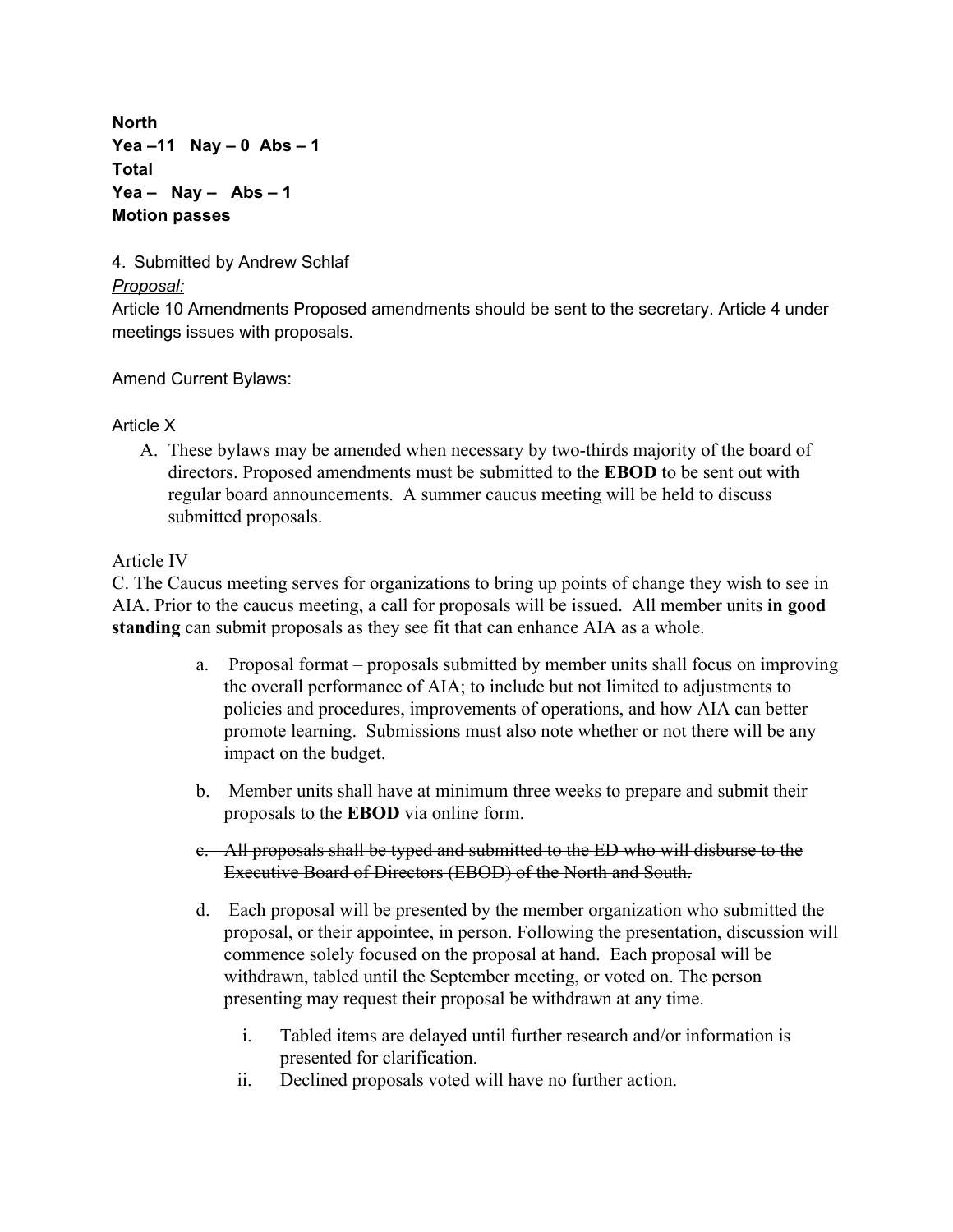iii. Approved proposals will be noted and presented at the September meeting for voting by the PVB of that election.

D. The Annual meeting shall take place in the month of September. At the annual meeting, the PVB shall elect new members to the EBOD as articulated in Article VII. The members will also receive reports on the activities of AIA and determine the direction of the organization for the coming season.

> a. The tentative show calendar will be distributed to the membership at the September meeting. All applications for hosting any given show date must be submitted no later than midnight on the posted deadline. The ED or region EBOD officer will post on the AIA Facebook page and on the AIA web page when applications are being accepted to host a contest for the upcoming season.

**E. If proposals are not submitted for the Caucus meeting, they may be brought up in New Business at either the Caucus or the Annual Meeting.**

*Rationale:*

*Financial Impact:* None

Regional Proposal or Whole Circuit: Whole Circuit

*Discussion:* Friendly Amendment - add "in June" - not accepted

*Vote:* **Move to table for revision for the fall meeting South Yea – 9 Nay – 0 Abs – 0 North Yea – 12 Nay – 0 Abs – 0 Total Yea – 21 Nay – 0 Abs – 0 Motion passes to table for revision** 3. Submitted by Grant *Proposal:* 4.1.2 Remove percussion coming out date.

*Rationale:* Percussion coming out date moved back this past year and caused some issues.

*Financial Impact:*